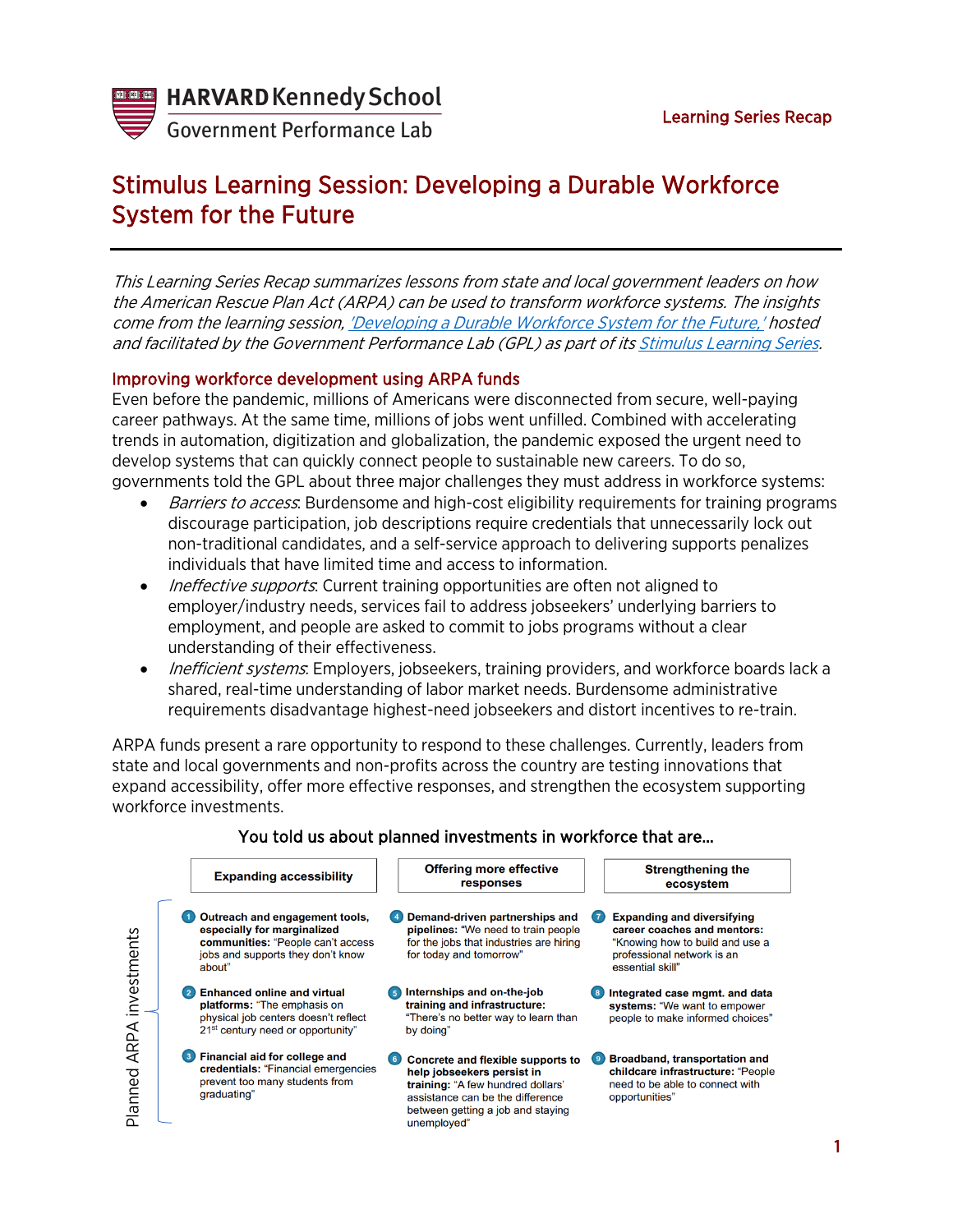## Examples from the field

### Expanding career exploration for Maine's young adults

With a disproportionate number of aging workers expected to retire in the coming years, Maine sees an opportunity to invest ARPA funds in career exploration for the next generation of workers, particularly for the state's high school students who likely missed out on work-based learning opportunities during COVID-19 lockdowns. A new program, Maine Career Exploration, will offer paid internships to young adults between their junior year of high school and one year after completing high school. These internships will target in-demand sectors and help workers build practical on-the-job skills while expanding their professional networks. Overall, Maine Career Exploration is designed to equip young people with better information about the careers that are growing in the state, how those opportunities might intersect with students' interests, and the financial implications (both costs and anticipated wages) that are associated with pursuing them.

"We see in rural communities and in marginalized communities people that don't know where they fit and/or don't see themselves reflected in Maine's economy. ARPA allows us to create opportunities for these workers to 'learn and earn,' and develop their own vision for contributing to Maine's future.

> - Heather Johnson, Commissioner Maine's Department of Economic and Community development

### Building a user-friendly "rapid re-employment response" in Marion County, Indiana

To build a durable workforce, leaders will need to account for jobseekers' wide-ranging skills and educational experiences as well as employers' constantly-changing needs. Through their Rapid Reemployment Response platform, EmployIndy, Marion County's workforce development board, is able to provide jobseekers with targeted resources and vetted training programs that are based on their unique backgrounds and map to the real-time needs of employer partners. With the new and flexible funding offered by ARPA, EmployIndy seeks to enhance and expand the pool of employers and training providers that jobseekers are able to access on the Rapid Re-employment Response platform, specifically targeting employers that provide good wages and promising job growth opportunities, and training programs that are outcomes-oriented and easy for jobseekers to navigate. They are also using ARPA funds to equip Career Navigators with more granular and digestible labor market data that can help jobseekers better understand where opportunities are growing in the regional economy.

"There is incredible information asymmetry that exists between jobseekers that are looking for employment, particularly good and promising jobs that are going to allow for economic mobility, and employers who are seeking talent, particularly now as they are trying to find diverse supply chains of talent."

> - Angela Carr Klitzsch, President & CEO EmployIndy, Marion County's Workforce Development Board

#### Re-connecting North Carolina's hardest hit jobseekers to family-sustaining careers

North Carolina is planning a series of investments targeted at connecting displaced or disconnected workers to the growing high-tech workforce. Qualitative and quantitative data analysis helped uncover specific populations that have been disproportionately impacted by the pandemic (e.g. service industry and retail workers) as well as workers that have been historicallymarginalized and/or under-represented in well-paying, growing, high-tech jobs, including formerly incarcerated individuals, veterans and military spouses, women, youth, and people of color. ARPA funds are being used to develop a package of programs tailored to support the unique needs of